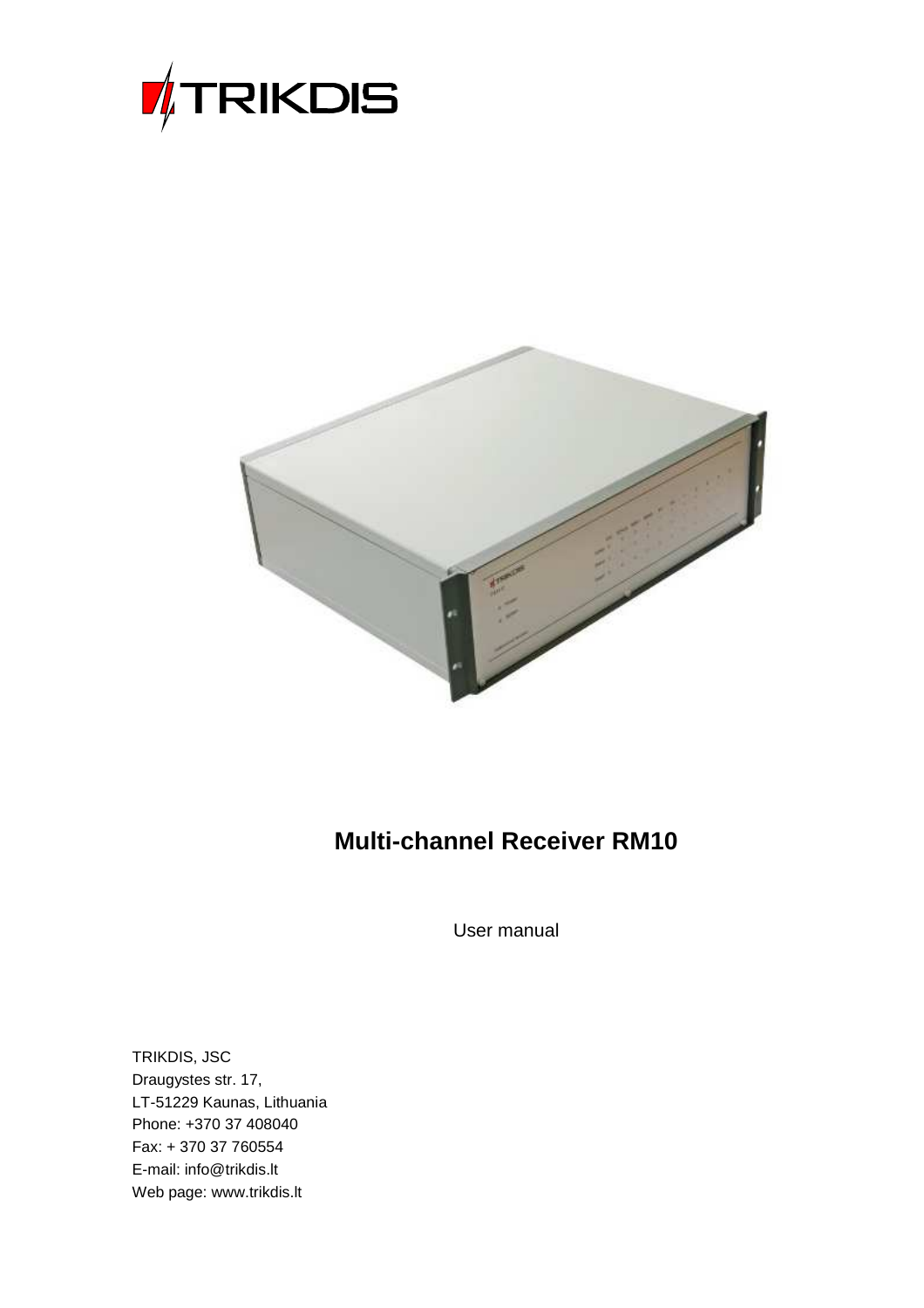# **Table of Contents**

| $2^{\circ}$    |  |
|----------------|--|
| 3              |  |
| $4 \quad$      |  |
| 5 <sup>5</sup> |  |
| 6              |  |
| 7 <sup>7</sup> |  |
| 8              |  |
| 9              |  |
|                |  |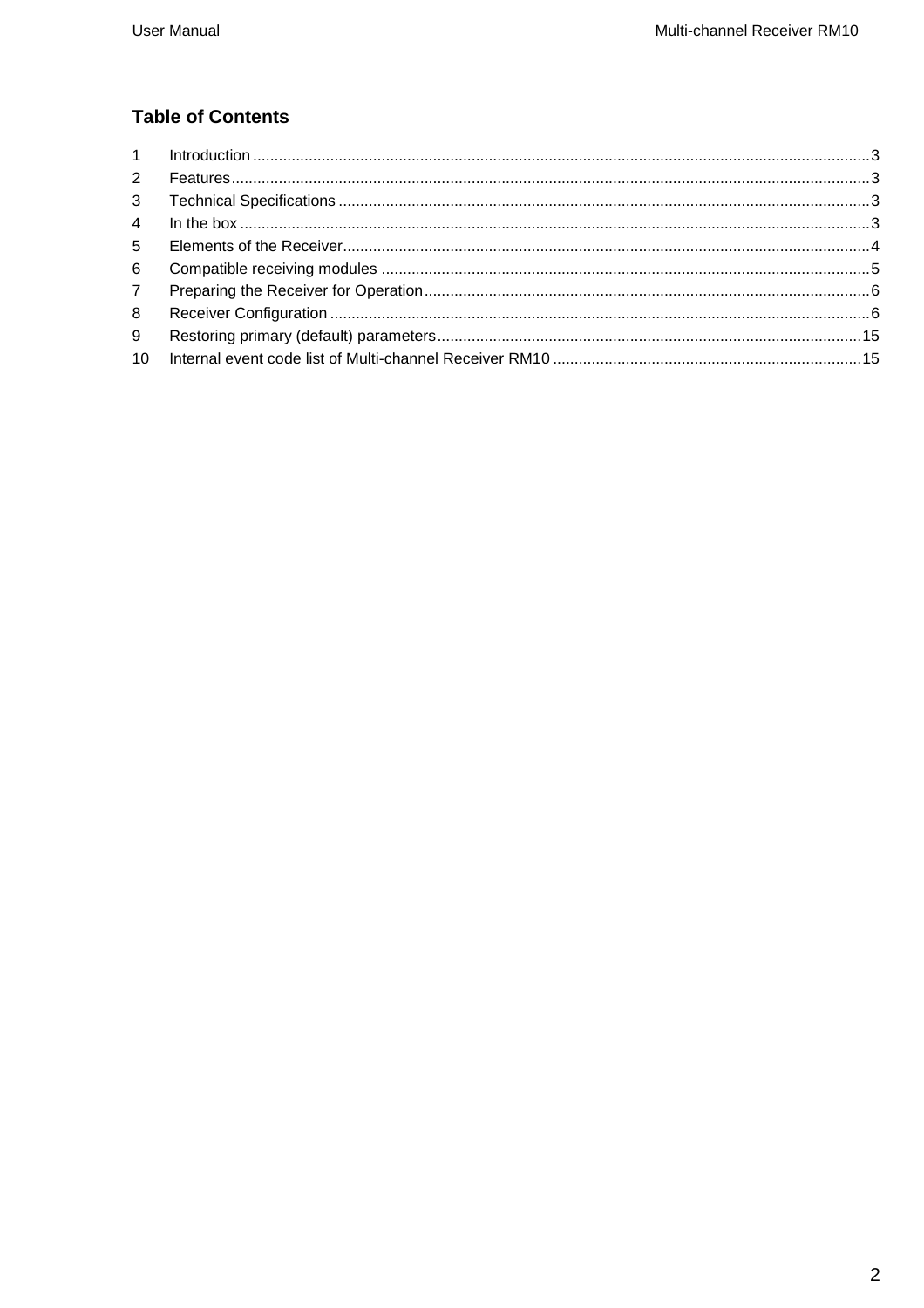# **1 Introduction**

Multi-channel Receiver RM10 is designed to receive security system events from secured objects out of Ethernet network. Up to five different receiving modules can be inserted into the Receiver RM10 to receive messages sent through other communication channels. Receiver RM10 redirects received information to monitoring software in Surgard MLR2-DG protocol.

### **2 Features**

- Integrated industrial computer running in Linux operating system with IPcom program to receive security control panel events out of Ethernet network
- Can receive security control panel events sent through 2 different Internet service provider (ISP) networks
- Automatically registers transmission modules and forms their list
- Automatically controls connection with transmission modules, each with individual schedule
- Up to 5 different receiving modules can be inserted to receive security panel messages sent in VHF/UHF frequency, GPRS, CSD, SMS connection or through telephone landlines
- Receiver's operating status is displayed by LED indication
- Can receive messages from modules G7, CG2, CG3, E2, GM4 (repeater RR-GSM and RR-IP), radio transmitters T7, T7U, T7M, T7MU and radio repeaters RR-VHF, RR-UHF
- Can receive data from other receivers through two RS232 serial ports
- Filter for repeating identical received messages
- Messages to monitoring software can be sent through RS232 serial port or by Ethernet connection (e.g.: through local area network (LAN))
- Messages are sent to monitoring software in Surgard MLR2-DG protocol according to the Contact ID table of codes
- USB security key, which parameters are used to grant the right of access
- Receiver RM10 is configured by using a computer operating in OS MS Windows environment with IPcomControl program installed

# **3 Technical Specifications**

| Power supply                    | $\sim$ 110 – 240 V (50 / 60 Hz)       |
|---------------------------------|---------------------------------------|
| Used power                      | 60 W                                  |
| Ethernet ports                  | 2 x RJ45                              |
| RS232 data input ports          | $2 \times DB9$                        |
| Data input protocol/ encryption | TCP and UDP/TRK                       |
| Receiver's IP addresses         | 2                                     |
| Message flow rate               | Up to 3000 messages/sec.              |
| Installable receiving modules   | 5 different                           |
| RS232 data output ports         | $1 \times DB9$                        |
| Data output protocol            | Surgard MLR2-DG                       |
| USB ports                       | 4                                     |
| Operating temperature           | from 0 $\mathbb C$ to +55 $\mathbb C$ |
| <b>Dimensions</b>               | 19" 3U (450 x 150 x 320 mm)           |
| Mass                            | ≤4,5 kg                               |

#### **4 In the box**

- Multi-channel Receiver RM10
- 1,5 m power supply cable
- 1.8 m COM cable
- LAN cable
- USB security key
- User Manual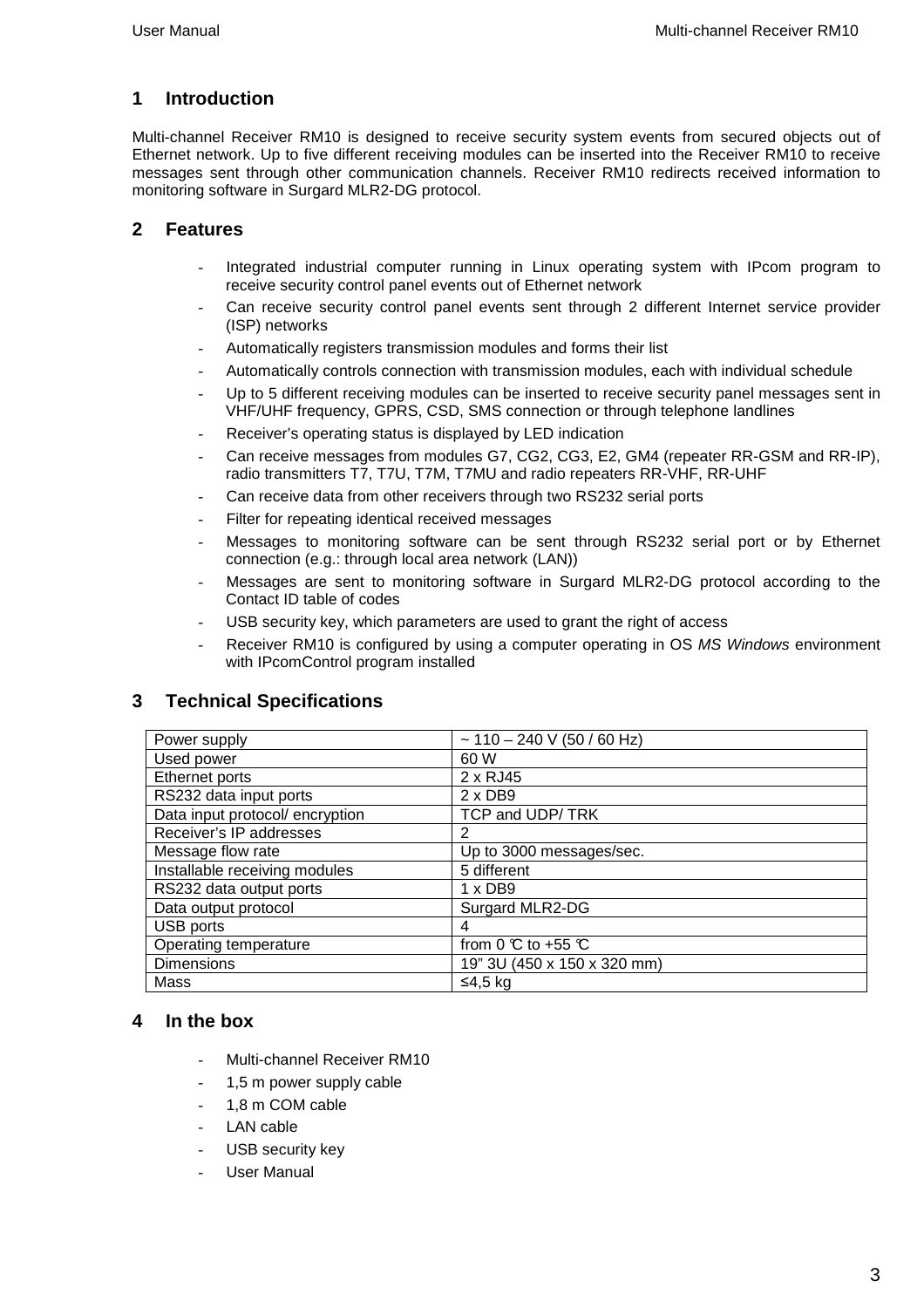# **5 Elements of the Receiver**

#### 5.1 **Frontal view**

| <b>WIRKDIS</b>                                         |                  |          |          |           |                       |         |               |   |   |   |   |        |
|--------------------------------------------------------|------------------|----------|----------|-----------|-----------------------|---------|---------------|---|---|---|---|--------|
| <b>BMETO</b>                                           |                  |          |          |           |                       |         | - 11          |   |   |   |   |        |
|                                                        |                  | $\alpha$ |          |           | top out www. www. int |         | mž            |   |   |   | × | $-28$  |
| <b>B</b> POWER                                         | Activo ®         |          | $\alpha$ | $\bullet$ | ä                     | ö       | ٠             | ٠ | ٠ | ¥ |   | ٠      |
| $\begin{array}{ll} \bullet & \text{fyrum} \end{array}$ | $3$ and $\alpha$ |          | e        | ۰         | ø                     | ø       |               |   |   |   |   | ٠      |
|                                                        | Event $\circ$    |          | $\sigma$ | $\bullet$ | $\alpha$              | $-0.01$ | $\rightarrow$ | s | ٠ | ٠ |   | $\sim$ |
| Multiplinary et Receiver.                              |                  |          |          |           |                       |         |               |   |   |   |   |        |

Figure 1. Frontal view of the Receiver

| Indicator        | Operation                                                                                                                      |
|------------------|--------------------------------------------------------------------------------------------------------------------------------|
| Power            | LED is green when power supply is switched on.                                                                                 |
|                  | LED is green when receiver is operating properly.                                                                              |
| System           | LED is red when general error is indicated.                                                                                    |
|                  | LED Active is green when receiver is connected to monitoring software computer<br>with RS232 cable (DB9/DB9).                  |
| Out              | LED Status is green when connection to monitoring software is through RS232 port.                                              |
|                  | With no connection, LED is red.                                                                                                |
|                  | LED Event is blue when a message is being sent to monitoring software.                                                         |
|                  | LED Active is green when receiver is connected to monitoring software computer                                                 |
|                  | with Ethernet cable.                                                                                                           |
| <b>TCP out</b>   | LED Status is green when there is TCP/IP or UDP/IP connection with monitoring                                                  |
|                  | software. With no connection present, LED is red.                                                                              |
|                  | LED Event is blue when a message is being sent to monitoring software.                                                         |
|                  | LED Active is green when Ethernet cable is plugged to WAN1 port.                                                               |
| WAN1             | LED Status is green when there is TCP/IP or UDP/IP connection with Wide Area<br>Network (WAN). With no connection, LED is red. |
|                  | LED Event is blue when a message is being received through the port.                                                           |
|                  | LED Active is green when Ethernet cable is plugged to WAN2 port.                                                               |
|                  | LED Status is green when there is TCP/IP or UDP/IP connection with Wide Area                                                   |
| WAN <sub>2</sub> | Network (WAN). With no connection, LED is red.                                                                                 |
|                  | LED Event is blue when a message is being received through the port.                                                           |
|                  | LED Active is green when the device is connected to another receiver by RS232                                                  |
|                  | cable (DB9/DB9).                                                                                                               |
| In1              | LED Status is green when there is RS232 connection to another receiver. With no                                                |
|                  | connection, LED is red.                                                                                                        |
|                  | LED Event is blue when a message is being received through the port.                                                           |
|                  | LED Active is green when the device is connected to another receiver by RS232                                                  |
|                  | cable (DB9/DB9).                                                                                                               |
| ln2              | LED Status is green when there is RS232 connection to another receiver. With no                                                |
|                  | connection, LED is red.                                                                                                        |
|                  | LED Event is blue when a message is being received through the port.                                                           |
|                  | LED Active is green when a receiving module is inserted.                                                                       |
| $1 - 5$          | LED Status is green when receiver's computer is communicating with receiving                                                   |
|                  | module. With no connection, LED is red.                                                                                        |
|                  | LED Event is blue when a message is being received through the port.                                                           |

Sheet 1. Light indication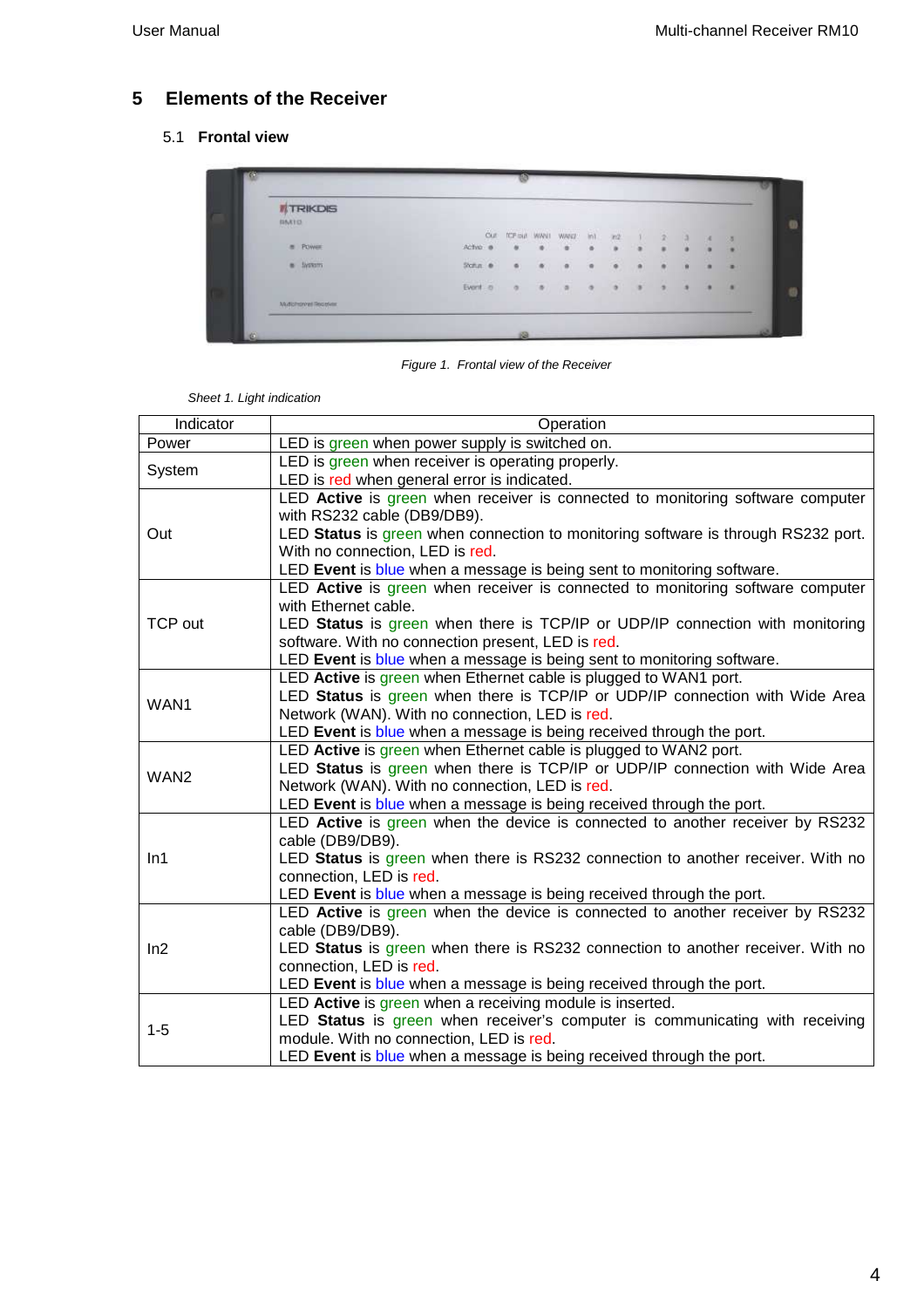#### 5.2 **Backward view**



Figure 2. View of Receiver's back panel

Sheet 2. Back panel elements

| Name of the element                                                       | Function                                                                                       |  |  |  |
|---------------------------------------------------------------------------|------------------------------------------------------------------------------------------------|--|--|--|
| WAN1                                                                      | 1 <sup>st</sup> Ethernet port RJ45                                                             |  |  |  |
| WAN <sub>2</sub>                                                          | 2 <sup>nd</sup> Ethernet port RJ45                                                             |  |  |  |
| 1 <sup>st</sup> RS232 serial port for receiving data (Socket DB9)<br>ln 1 |                                                                                                |  |  |  |
| ln2                                                                       | $2^{nd}$ RS232 serial port for receiving data (Socket DB9)                                     |  |  |  |
| Output                                                                    | RS232 serial port to redirect information to computer with monitoring<br>software (Socket DB9) |  |  |  |
| Reset                                                                     | Micro-switch, which, by pressing it for more than 5 seconds,<br>restores default parameters    |  |  |  |
| 100-240VAC<br>Power supply receptacle and O/I switch                      |                                                                                                |  |  |  |
|                                                                           | 5 coverable slots for receiving modules to be inserted                                         |  |  |  |

# **6 Compatible receiving modules**

- **RF7** receiving module designed to receive security panel messages sent by radio VHF 146- 174 MHz frequency.
- **RF7U** receiving module designed to receive security panel messages sent by radio UHF 410- 470 MHz frequency.
- RG5 receiving module designed to receive security panel messages sent by SMS messages or CSD connection.
- RS232 receiving module designed to receive messages sent by another receiver through RS232 serial port.
- RT2 receiving module designed to receive security panel messages sent through telephone landlines.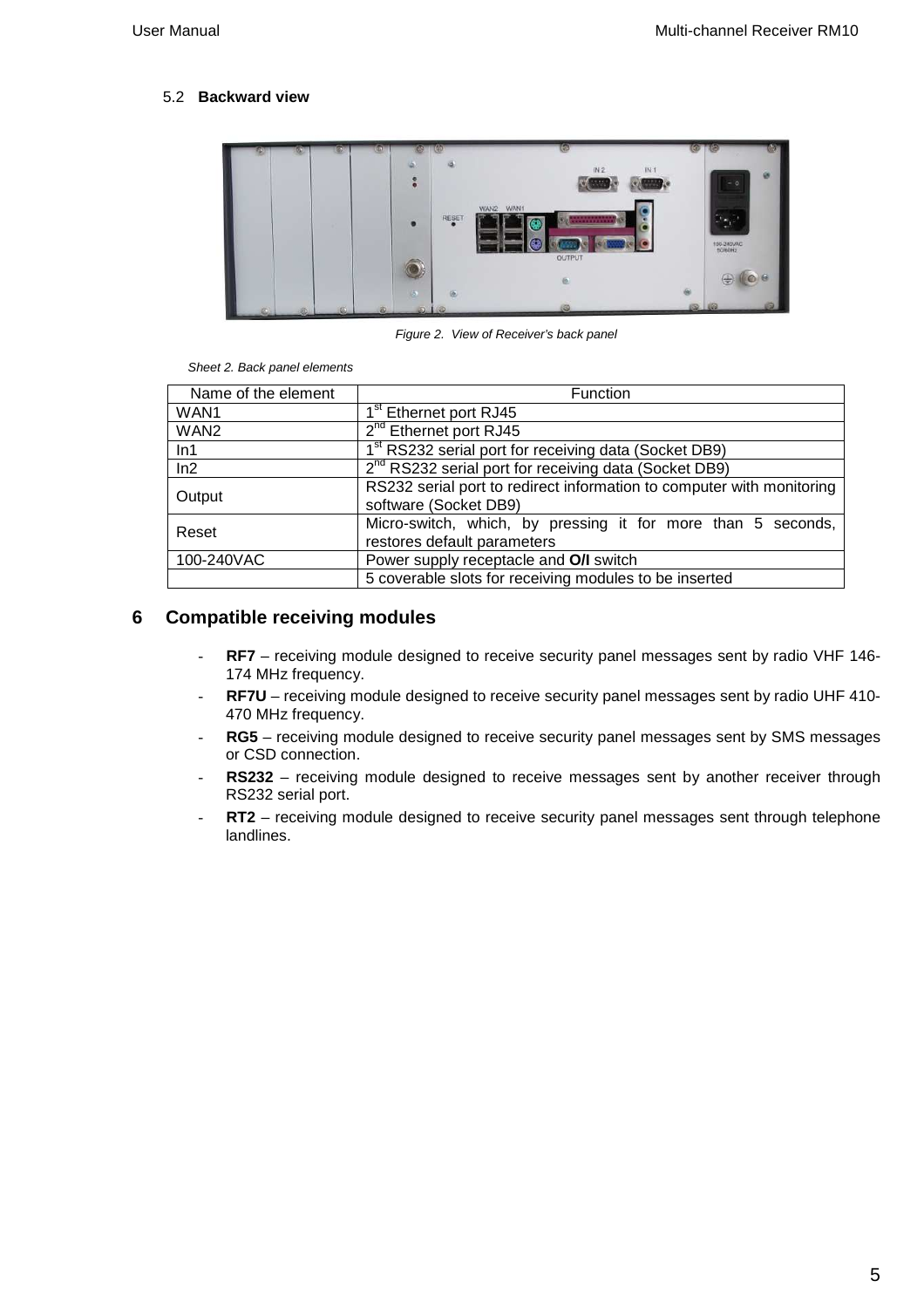# **7 Preparing the Receiver for Operation**

- 7.1 Lay the Receiver on clean horizontal surface. Screw out the fastening screws, take the lids off and insert the receiving modules. Receiving modules should be configured. (Fig. 2).
- 7.2 Mount the Receiver in 19" server cabinet
- 7.3 Screw on the necessary antennas.
- 7.4 Configure LAN according to figure 3.



Figure 3. LAN overview

- 7.5 Turn the power supply switch **O/I** on position **O**. Connect the Receiver into power supply main by the power supply cable (Fig. 2).
- 7.6 Insert the USB security key into USB socket (Fig. 7).
- 7.7 Copy IPcomControl program file to a computer, with which you will configure Receiver RM10 (see Receiver Configuration).
- 7.8 Change the Internet address of the computer you will configure the Receiver RM10 with, to address required by the manufacturer (see Receiver Configuration).
- 7.9 Connect Receiver RM10 with a LAN cable to the computer you will configure the Receiver RM10 with (see Receiver Configuration).
- 7.10 Switch on the receiver's power supply. Turn the power supply switch on position **I** (Fig. 2). Receiver is powered when LED named "Power" is green (Fig. 1). After a sound signal the Receiver is ready for configuration.
- 7.11 Configure the Receiver RM10 (see Receiver Configuration).
- 7.12 After the required parameters are set, plug out the LAN caber from the Receiver and from the computer used for configuration, if it does not belong to a local area network (LAN).
- 7.13 Connect the Receiver RM10 with a monitoring software computer:
	- By connecting the Receiver's output RS232 port with the monitoring software computer, if messages are transferred to the monitoring software through RS232 serial port;
	- By connecting Receiver's WAN1 (WAN2) output with the monitoring software computer by a LAN cable, if messages are transferred to the monitoring software through Ethernet networks (e.g. through LAN).

7.14 Connect the Receiver RM10 to Ethernet network(-s):

Plug in the Internet cable connector to Receiver's WAN2 (WAN1) output socket. Receiver can receive messages simultaneously through both sockets, if two Internet service providers are chosen.

# **8 Receiver Configuration**

Operational parameters for Multi-channel Receiver RM10 can be set and changed by a computer working in Microsoft Windows OS environment with IPcomControl program installed.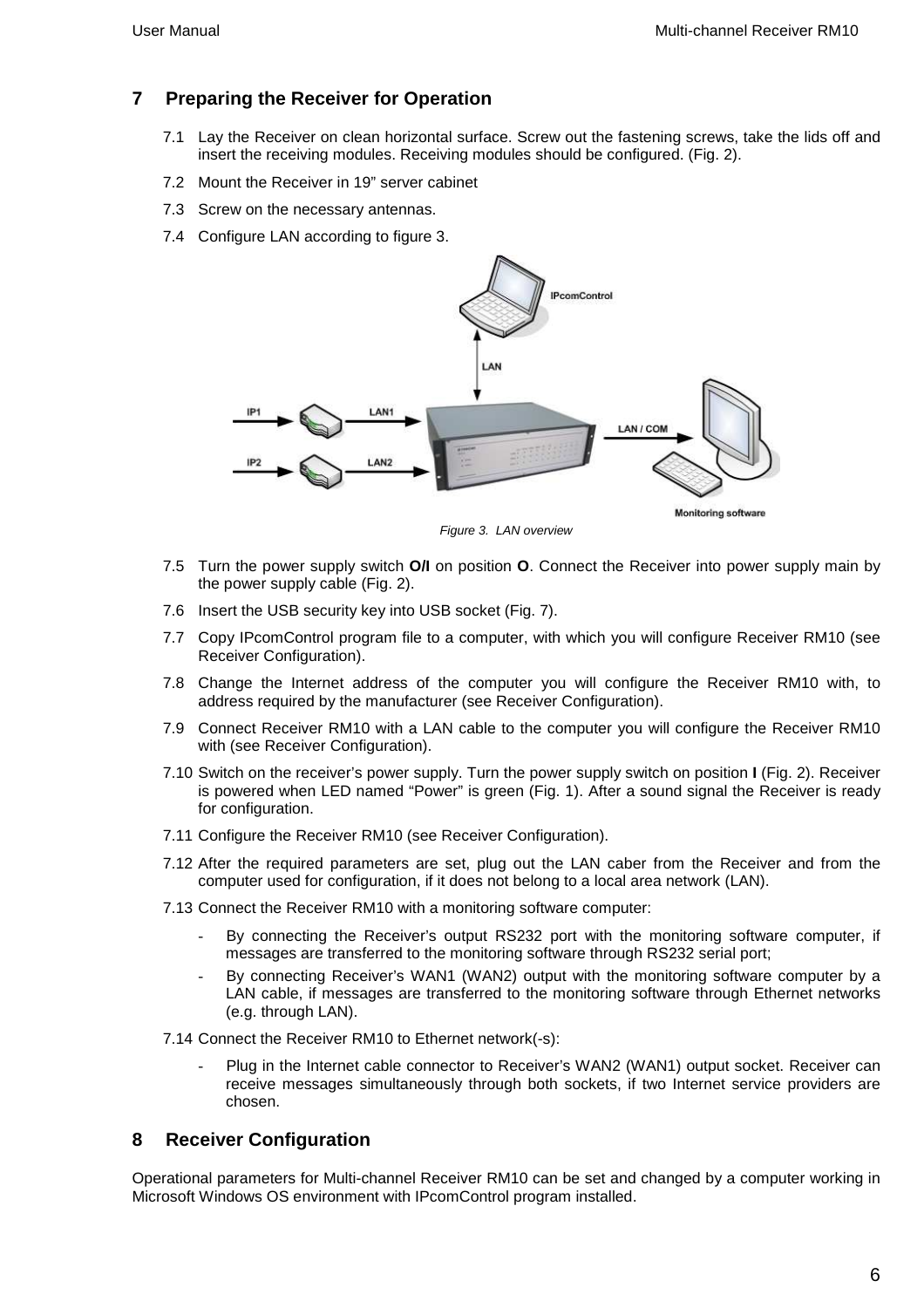- 8.1 Change the Internet address of a computer you will use to configure the Receiver.
	- Open the Network Connections window: **Start > All Programs > Accessories > Communications > Network Connections**. Select **Local Area Connection** icon and open menu by clicking it with the right mouse button. Select **Properties** in the menu (Fig. 4)



In the section of the opened window This connection uses the following items:, option **Internet Protocol (TCP/IP)** has to be selected (Fig. 5)

If this option is not present, press **Install...** button, select **Protocol** and press **Add...** button. Select **Internet Protocol (TCP/IP)** and press the **OK** button.

If protocol is present, it has to be selected and button **Properties** has to be pressed.

| LL Local Area Connection Properties                                                                                    | 21x |
|------------------------------------------------------------------------------------------------------------------------|-----|
| General Advanced                                                                                                       |     |
| Connect using:                                                                                                         |     |
| ■■ NVIDIA nForce MCP Networking Con<br>Configure.                                                                      |     |
| This connection uses the following items:                                                                              |     |
| Client for Microsoft Networks                                                                                          |     |
| ◘ ■ File and Printer Sharing for Microsoft Networks                                                                    |     |
| ☑ _ 이S Packet Scheduler<br>V & Internet Protocol (TCP/IP)                                                              |     |
|                                                                                                                        |     |
| <b>Hninstall</b><br>Properties<br>Install                                                                              |     |
| Description                                                                                                            |     |
| Transmission Control Protocol/Internet Protocol. The default<br>wide area network protocol that provides communication |     |
| across diverse interconnected networks.                                                                                |     |
| Show icon in notification area when connected                                                                          |     |
| Motify me when this connection has limited or no connectivity                                                          |     |
|                                                                                                                        |     |
|                                                                                                                        |     |
| <b>DK</b><br>Cancel                                                                                                    |     |
| Figure 5.                                                                                                              |     |

- In the opened tab **Internet Protocol (TCP/IP) Properties** select function **Use the following IP address** (Fig. 6).
- Enter the new computer IP address 192.168.0.100 into **IP address** field.
- Enter the new subnet mask 255.255.255.0 into **Subnet mask** field.
- Enter the new default gateway 192.168.0.1 into **Default gateway** field.
- Press button OK to confirm the entered data.

| General                                   |                                                                                                                                                       |  |  |  |  |
|-------------------------------------------|-------------------------------------------------------------------------------------------------------------------------------------------------------|--|--|--|--|
| the appropriate IP settings.              | You can get IP settings assigned automatically if your network supports<br>this capability. Otherwise, you need to ask your network administrator for |  |  |  |  |
| O Obtain an IP address automatically      |                                                                                                                                                       |  |  |  |  |
| (a) Use the following IP address:         |                                                                                                                                                       |  |  |  |  |
| IP address:                               | 192.168.0.100                                                                                                                                         |  |  |  |  |
| Subnet mask:                              | 255 255 255 0                                                                                                                                         |  |  |  |  |
| Default gateway:                          | 192.168.0.1                                                                                                                                           |  |  |  |  |
| Obtain DNS server address automatically   |                                                                                                                                                       |  |  |  |  |
| O Use the following DNS server addresses: |                                                                                                                                                       |  |  |  |  |
| Preferred DNS server:                     |                                                                                                                                                       |  |  |  |  |
| Alternate DNS server:                     | h.<br>i.                                                                                                                                              |  |  |  |  |
|                                           |                                                                                                                                                       |  |  |  |  |
|                                           | Advanced                                                                                                                                              |  |  |  |  |
|                                           |                                                                                                                                                       |  |  |  |  |

Figure 6.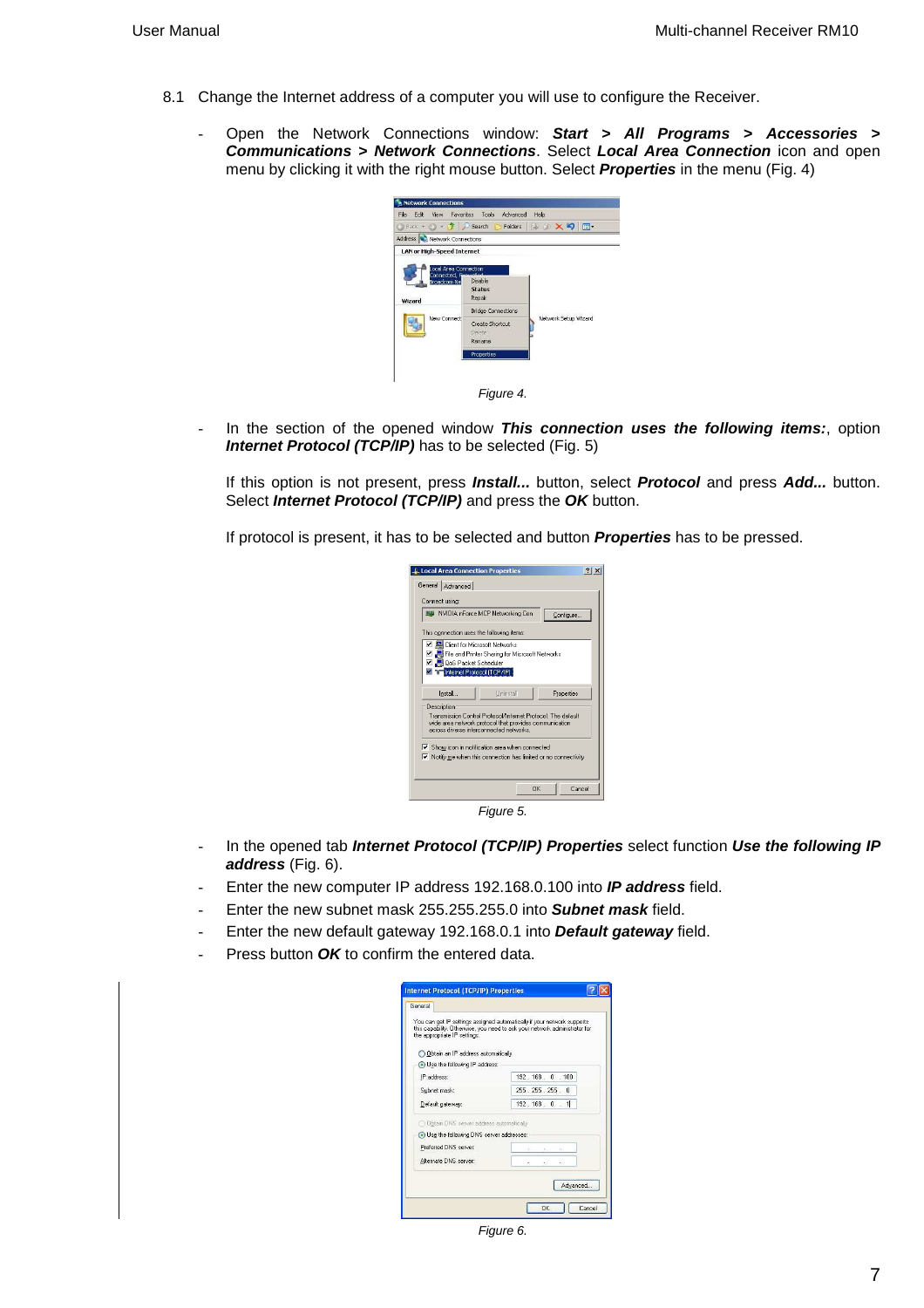- 8.2 Connect Receiver's WAN1 output to a computer with a LAN cable.
- 8.3 Insert the USB security key into the socket shown in Figure 7.



Figure 7.

- 8.4 Switch on the Receiver's power supply. Receiver is powered when LED Power is green. Switching the Receiver on/off is indicated by a sound signal.
- 8.5 Start the IPcomControl program by double-clicking the file. Program can be found in www.trikdis.lt site, the file has to be copied into the computer.
- 8.6 In the opened **Enter IP** window enter Receiver's default IP address 192.168.0.2 (Fig. 8) and press the **OK** button.

| <b>Enter IP</b>   |  |  |  |  |  |  |
|-------------------|--|--|--|--|--|--|
| IP 192.168. 0 . 2 |  |  |  |  |  |  |
| Cancel<br>0K      |  |  |  |  |  |  |
| Figure 8.         |  |  |  |  |  |  |

8.7 In the **Login** window (Fig. 9) enter default password admin. After pressing **Login**, the program IPcomControl is started.

| Login             |           | $\mathbf{x}$ |
|-------------------|-----------|--------------|
| Password<br>MMMMM |           |              |
|                   | Login     |              |
|                   | Figure 9. |              |

If **Login** button is pressed without entering the password, IPcomControl program window for Security Service Operator will open (Fig. 10).

| <b>F</b> IPcomControl       |                     |        |                     |                                       |        | $\Box$                                          |
|-----------------------------|---------------------|--------|---------------------|---------------------------------------|--------|-------------------------------------------------|
|                             |                     |        |                     |                                       |        |                                                 |
| File Options Help           |                     |        |                     |                                       |        |                                                 |
| $-TCP$                      |                     |        |                     |                                       |        | GPRS objects<br>SMS objects<br>Lost objects     |
| $\odot 3$                   |                     |        |                     |                                       |        | $\begin{array}{c} 4 \\ 0 \\ 0 \\ 0 \end{array}$ |
| GSM modem status            |                     |        | System <sup>-</sup> |                                       |        | Events per second                               |
| Modem: Offline              |                     |        |                     |                                       | Reboot |                                                 |
| GSM: Offline                |                     |        |                     | Automaticaly reboot system on failure |        | <b>Software version</b><br>1.17                 |
| Objects<br>Data             |                     |        |                     |                                       |        |                                                 |
| $\Box$ Show incoming events | Show incoming pings | Clear  |                     |                                       |        |                                                 |
|                             |                     |        |                     |                                       |        |                                                 |
|                             |                     |        |                     |                                       |        |                                                 |
|                             |                     |        |                     |                                       |        |                                                 |
|                             |                     |        |                     |                                       |        |                                                 |
|                             |                     |        |                     |                                       |        |                                                 |
|                             |                     |        |                     |                                       |        |                                                 |
|                             |                     |        |                     |                                       |        |                                                 |
|                             |                     |        |                     |                                       |        |                                                 |
|                             |                     |        |                     |                                       |        |                                                 |
|                             |                     |        |                     |                                       |        |                                                 |
|                             |                     |        |                     |                                       |        |                                                 |
|                             |                     |        |                     |                                       |        |                                                 |
|                             |                     |        |                     |                                       |        |                                                 |
|                             |                     |        |                     |                                       |        |                                                 |
|                             |                     |        |                     |                                       |        |                                                 |
|                             |                     |        |                     |                                       |        |                                                 |
|                             |                     |        |                     |                                       |        |                                                 |
| TCP: Connected              | COM: 0              | TCP: 0 |                     |                                       |        |                                                 |

Figure 10.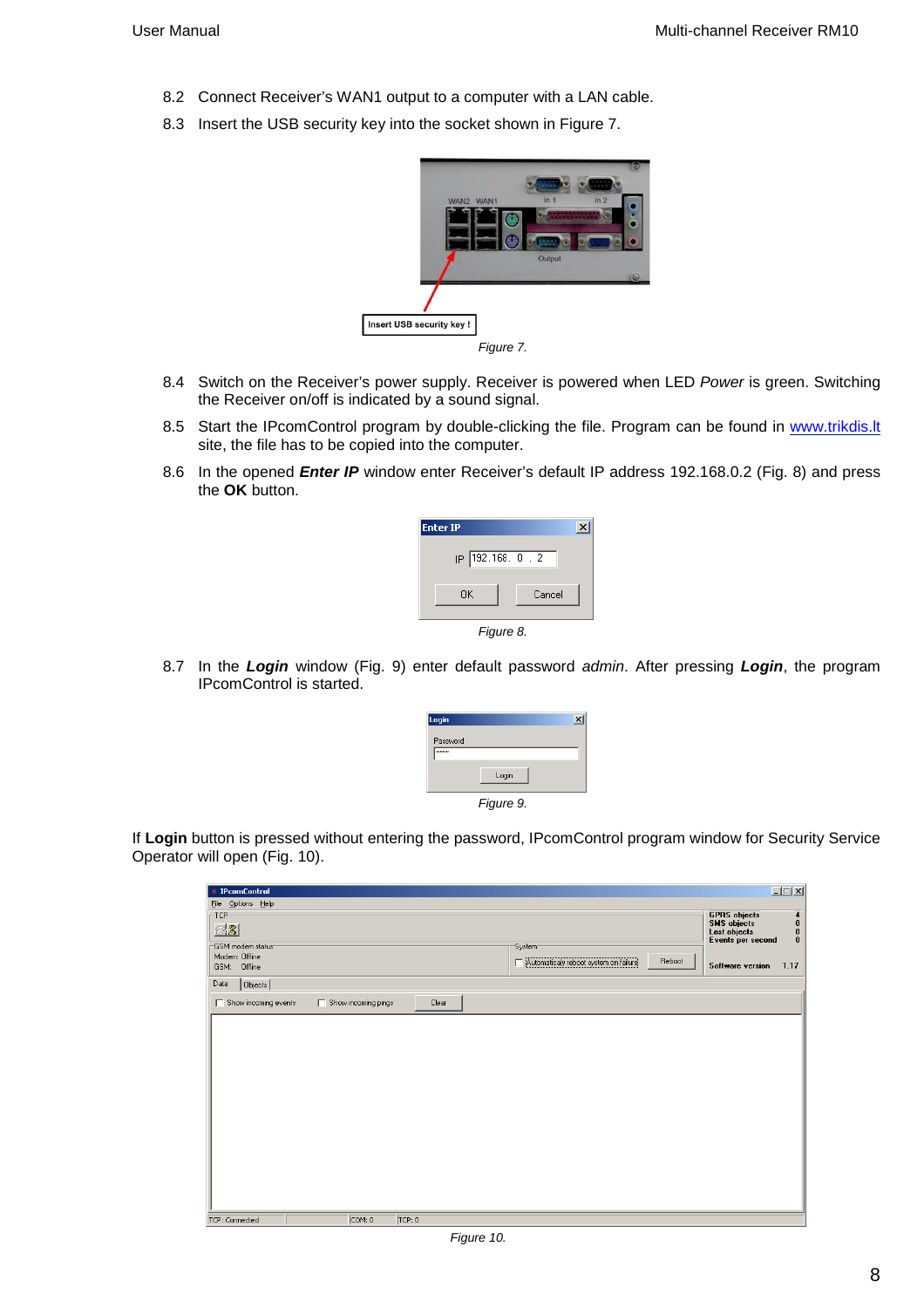8.8 In the opened window (Fig. 11), press buttons **Connect** and **Read**  $\overrightarrow{D}$ 

| <b><i>i</i></b> IPcomControl                                                          |                                                          |             |                                                 |        |                                                                                | $\Box$                                                                     |
|---------------------------------------------------------------------------------------|----------------------------------------------------------|-------------|-------------------------------------------------|--------|--------------------------------------------------------------------------------|----------------------------------------------------------------------------|
| File Options Help                                                                     |                                                          |             |                                                 |        |                                                                                |                                                                            |
| -TCP<br>$\mathbf{D} \bullet   \bullet \mathbf{D}  $<br>$\odot$ $\ddot{\ddot{\delta}}$ |                                                          |             |                                                 |        | <b>GPRS</b> objects<br><b>SMS</b> objects<br>Lost objects<br>Events per second | $\overline{\mathbf{5}}_0$<br>$\begin{smallmatrix} 0\\ 0 \end{smallmatrix}$ |
| GSM modem status<br>Modem: Offline<br>GSM: Offline                                    |                                                          |             | System<br>Automaticaly reboot system on failure | Reboot | Software version                                                               | 1.17                                                                       |
| Signal time                                                                           | General Events   Connections   Output   Configure   Time | Sounds Data | Objects   Concentrator                          |        |                                                                                |                                                                            |
| Multiplier<br>╔<br>H,                                                                 | Tolerance<br>$\Rightarrow$ sec.<br>20                    |             |                                                 |        |                                                                                |                                                                            |
| Message count for signal restore                                                      |                                                          |             |                                                 |        |                                                                                |                                                                            |
| GPRS<br>2<br>÷<br>msg.                                                                | GSM modem<br>$\Rightarrow$ msg.                          |             |                                                 |        |                                                                                |                                                                            |
| Events identifiers                                                                    |                                                          |             |                                                 |        |                                                                                |                                                                            |
| Receiver nr. 2                                                                        | 青                                                        |             |                                                 |        |                                                                                |                                                                            |
| Line nr.                                                                              | 즐                                                        |             |                                                 |        |                                                                                |                                                                            |
|                                                                                       |                                                          |             |                                                 |        |                                                                                |                                                                            |
|                                                                                       |                                                          |             |                                                 |        |                                                                                |                                                                            |
|                                                                                       |                                                          |             |                                                 |        |                                                                                |                                                                            |
|                                                                                       |                                                          |             |                                                 |        |                                                                                |                                                                            |
|                                                                                       |                                                          |             |                                                 |        |                                                                                |                                                                            |
| TCP: Connected                                                                        | COM: 0                                                   | TCP: 0      |                                                 |        |                                                                                |                                                                            |
|                                                                                       |                                                          | — <b>.</b>  | $\sim$ $\sim$                                   |        |                                                                                |                                                                            |

Figure 11.

- GSM modem status. This function is disabled.
- If in section **System** option [Automatically reboot system on failure] is checked, when the Receiver is not working properly and the system identifies this failure, operating system will reboot itself automatically.

Operating system can also be rebooted manually by pressing the **Reboot** button.

- Number near the **GPRS objects** sign shows the amount of registered transmission devices which are connected to the Receiver by TCP/IP or UDP/IP protocols.
- **SMS objects.** This function is disabled.
- Number near the **Lost objects** sign shows the amount of registered objects, with which connection by TCP/IP or UDP/IP protocols is lost.
- Number near the **Events per second** sign shows the rate of message flow (messages per second).
- Number near the **Software version** sign shows Receiver's RM10 firmware version.
- 8.9 In the **General** tab (Fig. 11) signal control parameters can be set:
	- In section **Signal time** set control parameters for the PING signal: [Multiplier] 3, time adjustment coefficient [Tolerance] - 20 sec.
	- In section **Message count for signal restore** select after how many messages and/or PING signals restored connection with sending module will be indicated. Default: after receiving 2 signals through Ethernet interface [GPRS].
	- In section **Events identifiers** enter number of the Receiver [Receiver nr.] and its line number [Line nr.]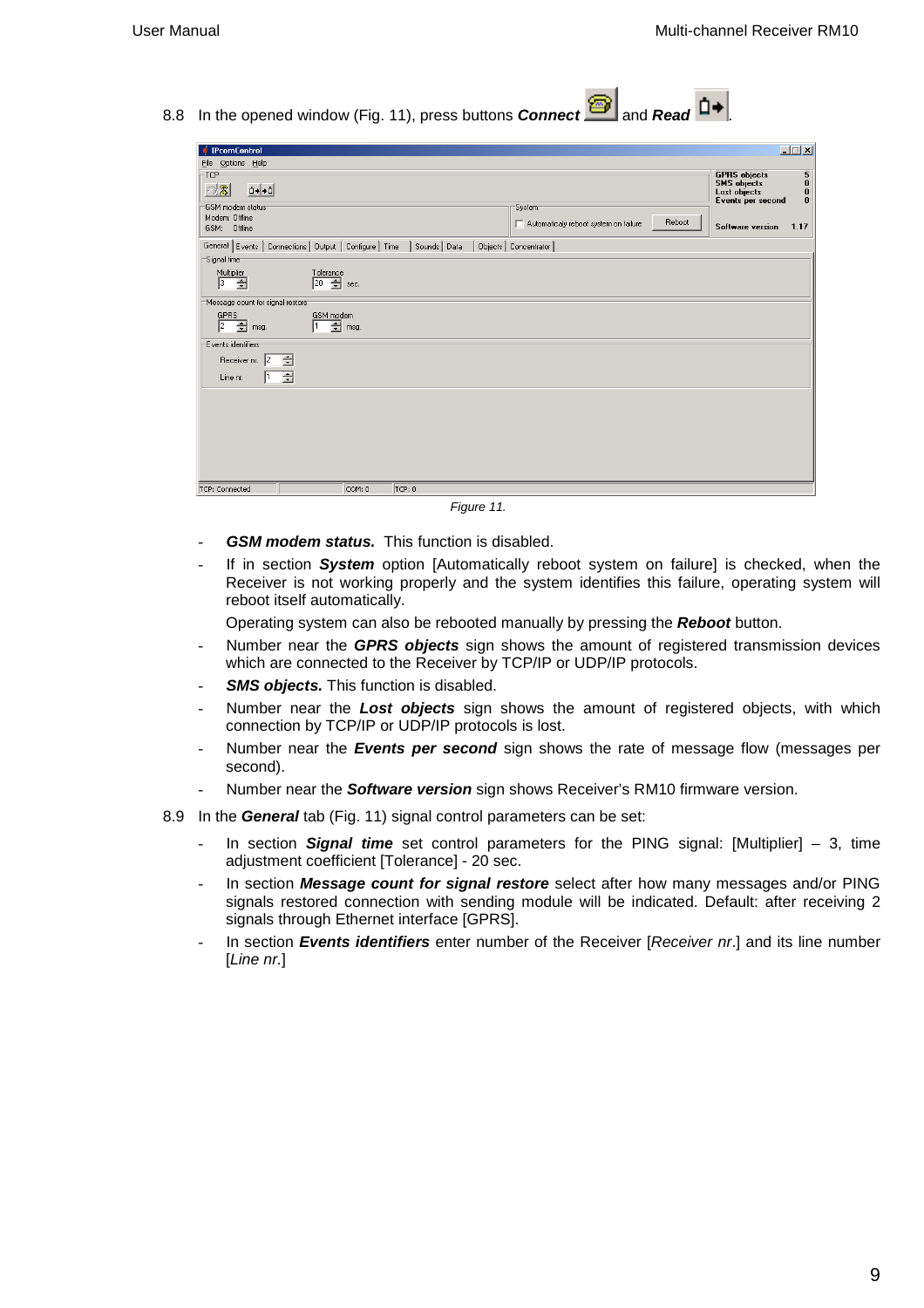8.10 In the **Events** tab (Fig. 12) a list of various event descriptions and their message codes is displayed. It is explained in chapter 10.

| <b>IPcomControl</b>                                                      |                        | $ \Box$ $\times$                                                                                                         |  |  |  |
|--------------------------------------------------------------------------|------------------------|--------------------------------------------------------------------------------------------------------------------------|--|--|--|
| File Options Help                                                        |                        |                                                                                                                          |  |  |  |
| -TCP<br>$\mathbf{D} \bullet \mathbf{I} \bullet \mathbf{D}$<br>83         |                        | <b>GPRS</b> objects<br>5<br>$\pmb{0}$<br><b>SMS</b> objects<br>$\bf{0}$<br>Lost objects<br>$\bf{0}$<br>Events per second |  |  |  |
| GSM modem status:                                                        | System <sup>-</sup>    |                                                                                                                          |  |  |  |
| Modem: Offline<br>GSM: Offline                                           |                        | Reboot<br>Automaticaly reboot system on failure<br><b>Software version</b><br>1.17                                       |  |  |  |
| General Events   Connections   Output   Configure   Time   Sounds   Data | Objects   Concentrator |                                                                                                                          |  |  |  |
| Event name                                                               | Event code             |                                                                                                                          |  |  |  |
| Lost GPRS connection                                                     | E 762 99 000           |                                                                                                                          |  |  |  |
| Restored GPRS connection                                                 | R 762 99 000           |                                                                                                                          |  |  |  |
| Lost GSM connection                                                      | E 752 99 000           |                                                                                                                          |  |  |  |
| Restored GSM connection                                                  | R 752 99 000           |                                                                                                                          |  |  |  |
| Massive connection lost                                                  | E 704 99 000           |                                                                                                                          |  |  |  |
| Massive GPBS connection restore                                          | R 764 99 000           |                                                                                                                          |  |  |  |
| Massive GSM connection restore                                           | R 754 99 000           |                                                                                                                          |  |  |  |
| WAN ping timeout                                                         | E 732 99 001           |                                                                                                                          |  |  |  |
| WAN ping restored                                                        | R 732 99 001           |                                                                                                                          |  |  |  |
| GSM modem no response                                                    | E 753 99 000           |                                                                                                                          |  |  |  |
| GSM modem responded                                                      | R 753 99 000           |                                                                                                                          |  |  |  |
| GSM connection is offline                                                | E 751 99 000           |                                                                                                                          |  |  |  |
| GSM connection is online                                                 | R 751 99 000           |                                                                                                                          |  |  |  |
| WAN cable disconnected                                                   | E 733 99 001           |                                                                                                                          |  |  |  |
| WAN cable connected                                                      | R 733 99 001           |                                                                                                                          |  |  |  |
| Receiver no heart beat                                                   | E 713 99 001           |                                                                                                                          |  |  |  |
| Receiver heart beat restored                                             | R 713 99 001           |                                                                                                                          |  |  |  |
| Receiver i/o error                                                       | E 712 99 001           |                                                                                                                          |  |  |  |
| Receiver i/o restored                                                    | R 712 99 001           |                                                                                                                          |  |  |  |
| System rebooted                                                          | R 313 99 000           |                                                                                                                          |  |  |  |
| System started                                                           | R 305 99 000           | ٠                                                                                                                        |  |  |  |
| TCP: Connected<br>COM: 0                                                 | TCP: 0                 |                                                                                                                          |  |  |  |

Figure 12.

8.11 In the **Connections** tab (Fig. 13) parameters for IPcom program's signal receiving ports can be set.

| <b>I</b> IPcomControl                                                                       |                                                           | $\Box$                                                                                                                    |
|---------------------------------------------------------------------------------------------|-----------------------------------------------------------|---------------------------------------------------------------------------------------------------------------------------|
| File Options Help                                                                           |                                                           |                                                                                                                           |
| $-TCP$<br>$\odot$ 3<br>$\Box \rightarrow \rightarrow \Box$                                  |                                                           | <b>GPRS</b> objects<br>5<br><b>SMS</b> objects<br>$\pmb{0}$<br>$\pmb{0}$<br>Lost objects<br>$\bf{0}$<br>Events per second |
| GSM modem status<br>Modem: Offline<br>GSM: Offline                                          | System<br>Reboot<br>Automaticaly reboot system on failure | 1.17<br>Software version                                                                                                  |
| General Events Connections Output Configure Time<br>Sounds Data<br>GPRS TCP server settings | Dbjects   Concentrator                                    |                                                                                                                           |
| Server port 11000 → V Started                                                               |                                                           |                                                                                                                           |
| GPRS UDP server settings                                                                    |                                                           |                                                                                                                           |
| Server port 11000 → √ Started                                                               |                                                           |                                                                                                                           |
| Password                                                                                    |                                                           |                                                                                                                           |
| <b>xxxxxx</b>                                                                               |                                                           |                                                                                                                           |
|                                                                                             |                                                           |                                                                                                                           |
|                                                                                             |                                                           |                                                                                                                           |
|                                                                                             |                                                           |                                                                                                                           |
|                                                                                             |                                                           |                                                                                                                           |
|                                                                                             |                                                           |                                                                                                                           |
|                                                                                             |                                                           |                                                                                                                           |
| TCP: 0<br>TCP: Connected<br>COM: 0                                                          |                                                           |                                                                                                                           |
| $-1$                                                                                        |                                                           |                                                                                                                           |

Figure 13.

- In section **GPRS TCP server settings** enter the port number [Server port], through which messages will be received in TCP protocol, and check [Started].
- In section **GPRS UDP server settings** enter the port number [Server port], through which messages will be received in UDP protocol, and check [Started].
- In section **Password** enter the 6-digit message decryption password (default 123456).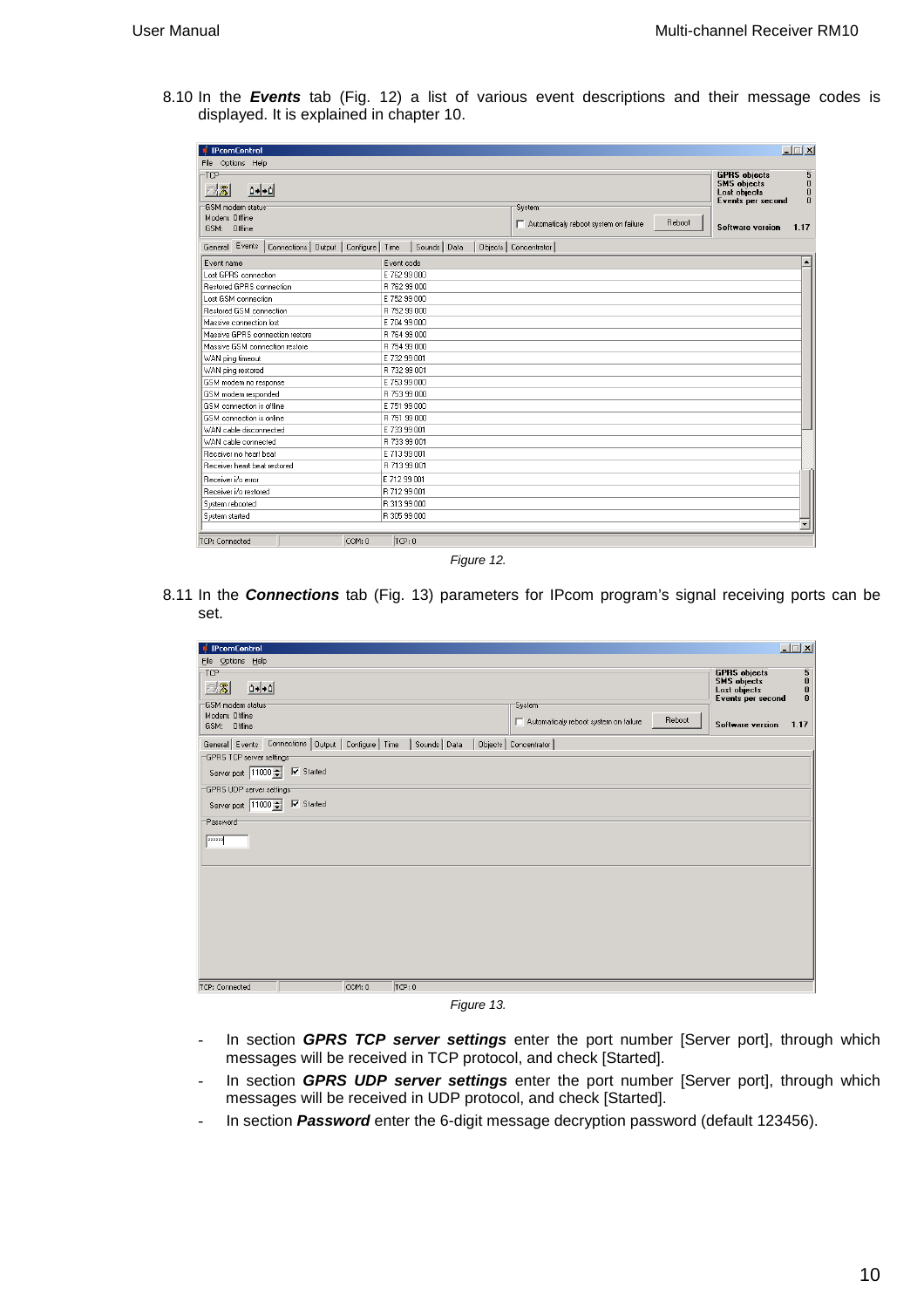8.12 In the **Output** tab (Fig. 14) parameters for sending signals from IPcom program to monitoring software can be set.

| <b>IPcomControl</b>                                                                                                     | $\Box$ $\Box$ $\times$                                                                         |
|-------------------------------------------------------------------------------------------------------------------------|------------------------------------------------------------------------------------------------|
| File Options Help                                                                                                       |                                                                                                |
| TCP                                                                                                                     | <b>GPRS</b> objects<br>5<br><b>SMS</b> objects                                                 |
| $\simeq$ 3<br>$n \rightarrow n$                                                                                         | $\begin{smallmatrix} 0\\ 0 \end{smallmatrix}$<br>Lost objects<br>$\bf{0}$<br>Events per second |
| GSM modem status<br>System                                                                                              |                                                                                                |
| Modem: Offline<br>Reboot<br>Automaticaly reboot system on failure<br>GSM: Offline                                       | Software version<br>1.17                                                                       |
| General Events   Connections   Output   Configure   Time<br>Sounds Data<br>Objects   Concentrator  <br>TCP <sup>-</sup> |                                                                                                |
| $\Box$ Started<br>0.0.0.0                                                                                               |                                                                                                |
| IP                                                                                                                      |                                                                                                |
| $\left  \bullet \right $<br>Port 8780                                                                                   |                                                                                                |
| Com port<br>Bitrate                                                                                                     |                                                                                                |
| $\nabla$ Started<br>9600<br>$\overline{\phantom{a}}$                                                                    |                                                                                                |
| General lost/restore settings                                                                                           |                                                                                                |
| $\boxed{10 \Rightarrow}$ objects per<br>$1 \div$<br>seconds                                                             |                                                                                                |
| <b>Hearbit</b>                                                                                                          |                                                                                                |
| Hearbit interval: 30<br>$\nabla$ Send hearbit<br>$\mathbf{H}$                                                           |                                                                                                |
|                                                                                                                         |                                                                                                |
|                                                                                                                         |                                                                                                |
|                                                                                                                         |                                                                                                |
|                                                                                                                         |                                                                                                |
|                                                                                                                         |                                                                                                |
| TCP: Connected<br>COM: 0<br>TCP: 0                                                                                      |                                                                                                |

Figure 14.

- In section **TCP** enter the IP address [IP] and port number [Port number] of the monitoring software computer, if messages to the monitoring software are sent through Ethernet networks (e.g. through LAN), and check [Started].
- In section **Com port** enter the speed of data transfer [Bitrate] 9600, if messages to the monitoring software are sent through RS232 serial port, and check [Started].
- In section **General lost/restore settings** parameters for function "create and send a message to the monitoring program, if connection is lost with a number of sending modules specified in [objects per] field during time specified in [seconds] field".
- In element **Hearbit** enter the interval of sending the heartbeat signal [Hearbit interval] and check [Send hearbit].

8.13 In the **Configure** tab (Fig. 15) Receiver's RM10 Internet addresses can be entered.

Prepare the local area network (LAN) so, that the information from Internet in TCP or UDP protocols would reach Receiver's RM10 ports WAN1 and WAN2 [port forwarding].

| <b><i>i</i></b> IPcomControl                                                                         | $\Box$ $\Box$ $\times$                                                                                                                |
|------------------------------------------------------------------------------------------------------|---------------------------------------------------------------------------------------------------------------------------------------|
| File Options Help                                                                                    |                                                                                                                                       |
| -TCP-<br>$\mathbf{D} \rightarrow \mathbf{A}$<br>$\odot$ 3                                            | $\overline{\mathbf{5}}$<br><b>GPRS</b> objects<br><b>SMS</b> objects<br>$\begin{smallmatrix} 0\\ 0 \end{smallmatrix}$<br>Lost objects |
| GSM modem status<br>System<br>Modem: Offline<br>Reboot                                               | $\bf{0}$<br>Events per second                                                                                                         |
| Automaticaly reboot system on failure<br>GSM: Offline                                                | 1.17<br>Software version                                                                                                              |
| Configure   Time<br>General Events   Connections   Output<br>Objects   Concentrator<br>Sounds   Data |                                                                                                                                       |
| Network cards<br>Set  <br>Get                                                                        |                                                                                                                                       |
| Secondary (eth1)<br>Primary (eth0)                                                                   |                                                                                                                                       |
| 00-00-00-00-00-00<br>00-00-00-00-00-00<br>MAC<br>MAC                                                 |                                                                                                                                       |
| 0.0.0.0.<br>0.0.0.0.<br>IP.<br>IP                                                                    |                                                                                                                                       |
| 0.0.0.0<br>0.0.0.0.<br>Subnet<br>Subnet                                                              |                                                                                                                                       |
| 0.0.0.0<br>Gateway 0.0.0.0<br>Gateway                                                                |                                                                                                                                       |
| г<br>г<br>Ping<br>Ping                                                                               |                                                                                                                                       |
| 0.0.0.0.<br>0.0.0.0<br>IP<br>IP                                                                      |                                                                                                                                       |
|                                                                                                      |                                                                                                                                       |
|                                                                                                      |                                                                                                                                       |
|                                                                                                      |                                                                                                                                       |
|                                                                                                      |                                                                                                                                       |
| TCP: Connected<br>COM: 0<br>TCP: 0                                                                   |                                                                                                                                       |

Figure 15.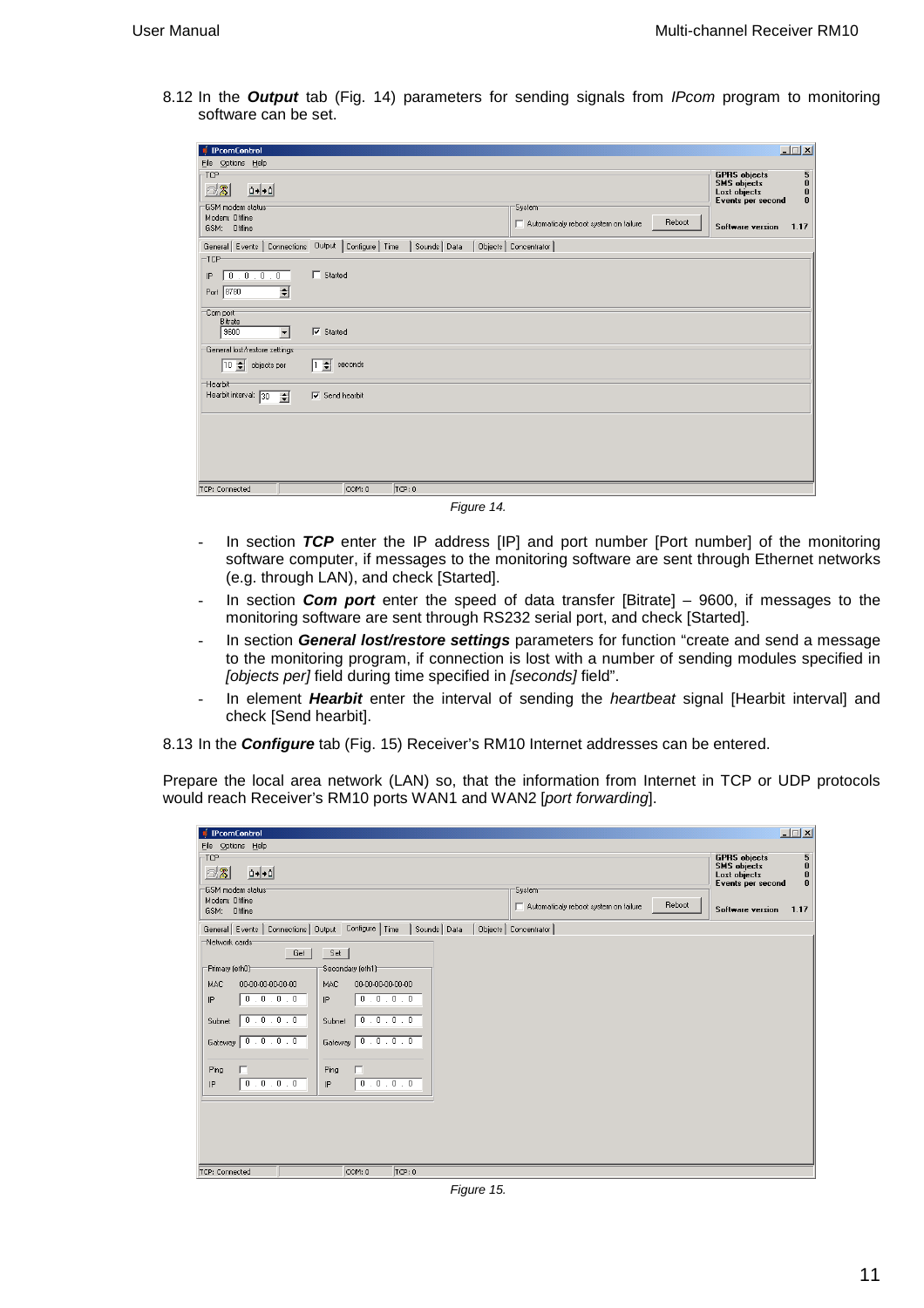- In section **Network cards** press the **Get** button and enter the addresses of first WAN1 and second WAN2 ports: IP address(-es) [IP], subnet mask(-s) [Subnet], default gateway(-s) [Gateway].

Enter IP address(-es) [IP] of a remote server and check [PING] for controlling Receiver's connection to a Wide Area Network (WAN) via WAN1 and/or WAN2 ports.

- Press the **Set** button to apply entered parameters.
- 8.14 In the **Time** tab (Fig. 16) set the Receiver's clock.

| GPRS objects<br>SMS objects<br>Lost objects<br>$\overline{\mathbf{5}}_0$<br>-TCP-<br>$\mathbf{D} \rightarrow \mathbf{A}$<br>$\odot$ 3<br>$\boldsymbol{0}$<br>Events per second<br>$\bf{0}$<br>System<br>Modem: Offline<br>Reboot<br>Automaticaly reboot system on failure<br>1.17<br>Software version<br>GSM: Offline<br>General Events   Connections   Output   Configure Time<br>Sounds   Data<br>Objects   Concentrator  <br>Configuration<br>IPcom time: 00:00:00<br>Get time<br>00:00:00<br>Set<br>Set to PC time<br>PC time: 15:20:01 | <b><i>i</i></b> IPcomControl | $\Box$ |
|---------------------------------------------------------------------------------------------------------------------------------------------------------------------------------------------------------------------------------------------------------------------------------------------------------------------------------------------------------------------------------------------------------------------------------------------------------------------------------------------------------------------------------------------|------------------------------|--------|
|                                                                                                                                                                                                                                                                                                                                                                                                                                                                                                                                             | File Options Help            |        |
|                                                                                                                                                                                                                                                                                                                                                                                                                                                                                                                                             |                              |        |
|                                                                                                                                                                                                                                                                                                                                                                                                                                                                                                                                             |                              |        |
|                                                                                                                                                                                                                                                                                                                                                                                                                                                                                                                                             | GSM modem status             |        |
|                                                                                                                                                                                                                                                                                                                                                                                                                                                                                                                                             |                              |        |
|                                                                                                                                                                                                                                                                                                                                                                                                                                                                                                                                             |                              |        |
|                                                                                                                                                                                                                                                                                                                                                                                                                                                                                                                                             |                              |        |
|                                                                                                                                                                                                                                                                                                                                                                                                                                                                                                                                             |                              |        |
|                                                                                                                                                                                                                                                                                                                                                                                                                                                                                                                                             |                              |        |
|                                                                                                                                                                                                                                                                                                                                                                                                                                                                                                                                             |                              |        |
|                                                                                                                                                                                                                                                                                                                                                                                                                                                                                                                                             |                              |        |
|                                                                                                                                                                                                                                                                                                                                                                                                                                                                                                                                             |                              |        |
|                                                                                                                                                                                                                                                                                                                                                                                                                                                                                                                                             |                              |        |
|                                                                                                                                                                                                                                                                                                                                                                                                                                                                                                                                             |                              |        |
|                                                                                                                                                                                                                                                                                                                                                                                                                                                                                                                                             |                              |        |
|                                                                                                                                                                                                                                                                                                                                                                                                                                                                                                                                             |                              |        |
|                                                                                                                                                                                                                                                                                                                                                                                                                                                                                                                                             |                              |        |
|                                                                                                                                                                                                                                                                                                                                                                                                                                                                                                                                             |                              |        |
|                                                                                                                                                                                                                                                                                                                                                                                                                                                                                                                                             |                              |        |
|                                                                                                                                                                                                                                                                                                                                                                                                                                                                                                                                             |                              |        |
|                                                                                                                                                                                                                                                                                                                                                                                                                                                                                                                                             |                              |        |
|                                                                                                                                                                                                                                                                                                                                                                                                                                                                                                                                             |                              |        |
|                                                                                                                                                                                                                                                                                                                                                                                                                                                                                                                                             |                              |        |
| COM: 0<br>TCP: 0                                                                                                                                                                                                                                                                                                                                                                                                                                                                                                                            | TCP: Connected               |        |

Figure 16.

- When **Set to PC time** button is pressed, Receiver's clock is synchronised with computer's internal clock.
- Different time can be set by pressing **Get time** button in the **Configuration** field and entering required values in the field (hours:minutes:seconds). Time is set by pressing the **Set** button.

8.15 In the **Sounds** tab (Fig. 17) sound notification can be set.

| <b><i>i</i></b> IPcomControl                                                                                    | $\Box$ $\Box$ $\times$                                                                             |
|-----------------------------------------------------------------------------------------------------------------|----------------------------------------------------------------------------------------------------|
| File Options Help                                                                                               |                                                                                                    |
| TCP<br>$\odot$ $\mathbb{Z}$<br>$\Box \rightarrow \rightarrow \Box$                                              | <b>GPRS</b> objects<br>5<br>0<br>0<br>0<br><b>SMS</b> objects<br>Lost objects<br>Events per second |
| GSM modem status<br>System<br>Modem: Offline<br>Reboot<br>Automaticaly reboot system on failure<br>GSM: Offline | Software version<br>1.17                                                                           |
| Sounds Data<br>General Events   Connections   Output   Configure   Time<br>Objects   Concentrator  <br>Events   |                                                                                                    |
| Sound on new event                                                                                              |                                                                                                    |
| Sound on TCP buffer not empty                                                                                   |                                                                                                    |
| Sound on COM buffer not empty                                                                                   |                                                                                                    |
|                                                                                                                 |                                                                                                    |
|                                                                                                                 |                                                                                                    |
|                                                                                                                 |                                                                                                    |
|                                                                                                                 |                                                                                                    |
|                                                                                                                 |                                                                                                    |
|                                                                                                                 |                                                                                                    |
|                                                                                                                 |                                                                                                    |
|                                                                                                                 |                                                                                                    |
| TCP: Connected<br>COM: 0<br>TCP: 0                                                                              |                                                                                                    |

Figure 17.

- When [Sound on new event] is checked, a sound will be played when message is received.
- When [Sound TCP buffer not empty] is checked, a sound will be played when Ethernet connection is lost with the monitoring software.
- When [Sound COM buffer not empty] is checked, a sound will be played when RS232 connection is lost with the monitoring software.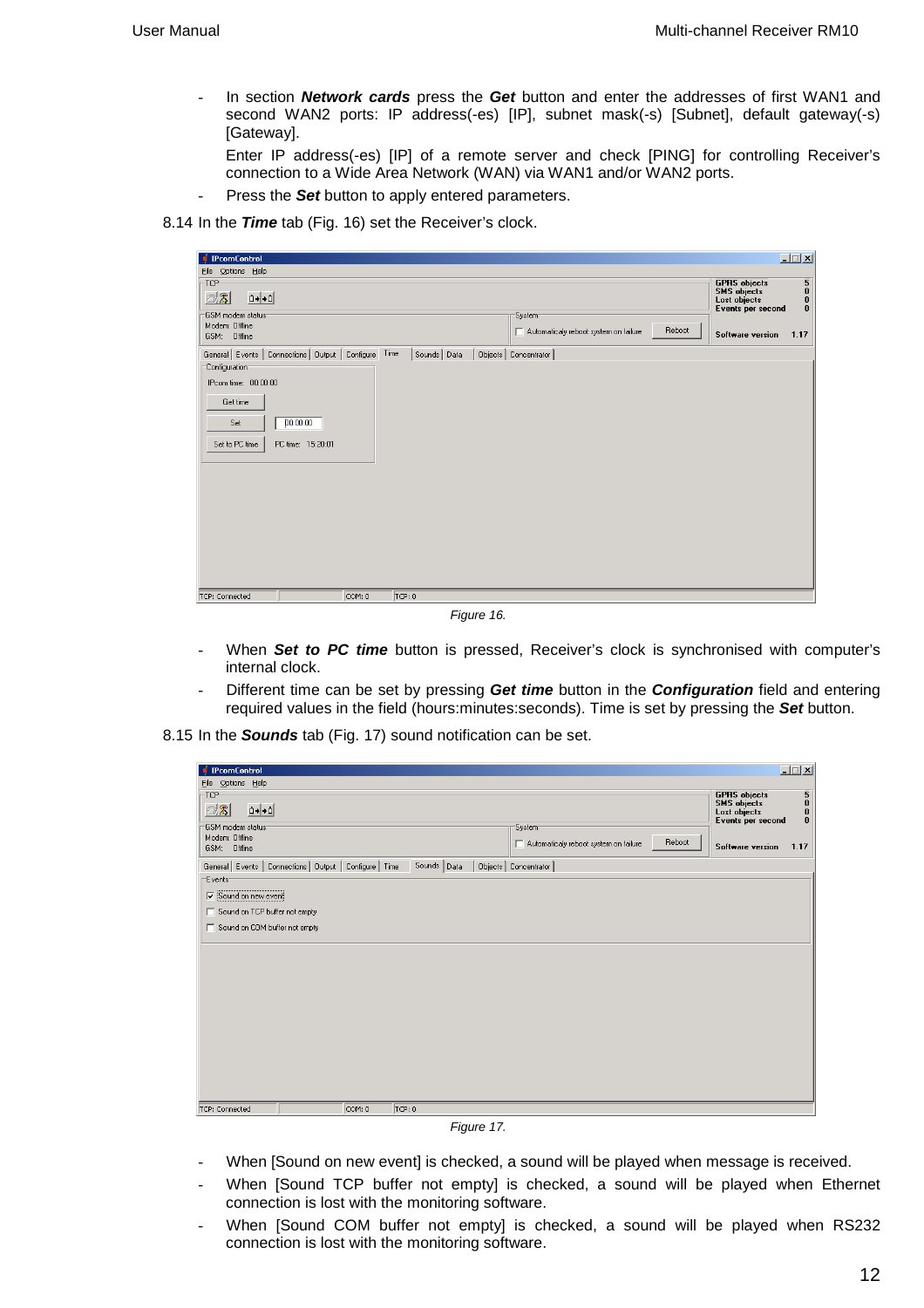8.16 In the **Data** tab (Fig. 18) received information is shown.

| <b>IPcomControl</b>                                                                                                                                                                                                                                                                                                                                                                                                                                                                                                                                                                                                                                                                              |                     |             |                        |                                       |        |                                                                                | $\Box$ $\Box$ $\times$    |
|--------------------------------------------------------------------------------------------------------------------------------------------------------------------------------------------------------------------------------------------------------------------------------------------------------------------------------------------------------------------------------------------------------------------------------------------------------------------------------------------------------------------------------------------------------------------------------------------------------------------------------------------------------------------------------------------------|---------------------|-------------|------------------------|---------------------------------------|--------|--------------------------------------------------------------------------------|---------------------------|
| File Options Help                                                                                                                                                                                                                                                                                                                                                                                                                                                                                                                                                                                                                                                                                |                     |             |                        |                                       |        |                                                                                |                           |
| -TCP<br>$\Box \rightarrow \rightarrow \Box$<br>$\odot$ 3                                                                                                                                                                                                                                                                                                                                                                                                                                                                                                                                                                                                                                         |                     |             |                        |                                       |        | <b>GPRS</b> objects<br><b>SMS</b> objects<br>Lost objects<br>Events per second | 504<br>$\mathbf{1}$<br>51 |
| GSM modem status<br>Modem: Offline<br>GSM: Offline                                                                                                                                                                                                                                                                                                                                                                                                                                                                                                                                                                                                                                               |                     |             | System                 | Automaticaly reboot system on failure | Reboot | <b>Software version</b>                                                        | 1.17                      |
| General Events   Connections   Output   Configure   Time                                                                                                                                                                                                                                                                                                                                                                                                                                                                                                                                                                                                                                         |                     | Sounds Data | Objects   Concentrator |                                       |        |                                                                                |                           |
| $\Box$ Show incoming events                                                                                                                                                                                                                                                                                                                                                                                                                                                                                                                                                                                                                                                                      | Show incoming pings | Clear       |                        |                                       |        |                                                                                |                           |
| 2010.04.06 15:16:54: 5021 180464E7600001E<br>2010.04.06 15:16:54: 5021 180535E7600001E<br>2010.04.06 15:16:54: 5021 18047FE7600001E<br>2010.04.06 15:16:54: 5021 1805CEE7600001E<br>2010.04.06 15:16:54: 5021 180408E7600001E<br>2010.04.06 15:16:54: 5021 1804E7E7600001E<br>2010.04.06 15:16:54: 5021 1803ECE 7600001E<br>2010.04.06 15:16:54: 5021 1804BFE7600001E<br>2010.04.06 15:16:54: 5021 1805C1E7600001E<br>2010.04.06 15:16:54: 5021 1804B8E7600001E<br>2010.04.06 15:16:54: 5021 1804C1E7600001E<br>2010.04.06 15:16:54: 5021 1804C3E7600001E<br>2010.04.06 15:16:54: 5021 1804B9E7600001E<br>2010.04.06 15:16:54: 5021 180583E7600001E<br>2010.04.06 15:16:54: 5021 1804C7E7600001E |                     |             |                        |                                       |        |                                                                                |                           |
| 2010.04.06 15:16:54: 5021 1804C6E7600001E<br>2010.04.06 15:16:54: 5021 1803F7E7600001E<br>2010.04.06 15:16:54: 5021 18046EE7600001E<br>2010.04.06 15:16:54: 5021 180593E7600001E<br>2010.04.06 15:16:54: 5021 180461E7600001E<br>2010.04.06 15:16:54: 5021 1804CCE7600001E<br>2010.04.06 15:16:54: 5021 18040FE7600001E<br>2010.04.06 15:16:55: 5021 1804CFE7600001E                                                                                                                                                                                                                                                                                                                             |                     |             |                        |                                       |        |                                                                                |                           |
| <b>TCP: Connected</b>                                                                                                                                                                                                                                                                                                                                                                                                                                                                                                                                                                                                                                                                            | COM: 0              | TCP: 0      |                        |                                       |        |                                                                                |                           |

Figure 18.

- When [Show incoming events] filter is checked, only the received messages will be shown.
- When [Show incoming pings] filter is checked, only the received PING signals will be shown.
- When button **Clear** is pressed, all entries in this window are deleted.
- 8.17 In the **Objects** tab (Fig. 19) a list of automatically registered sending modules and their administrative information is shown.

| <b><i>i</i></b> IPcomControl |                                                      |                                                            |                               |                                            |          |                    |                                       |               |            | $\Box$                                                     |
|------------------------------|------------------------------------------------------|------------------------------------------------------------|-------------------------------|--------------------------------------------|----------|--------------------|---------------------------------------|---------------|------------|------------------------------------------------------------|
| File Options Help            |                                                      |                                                            |                               |                                            |          |                    |                                       |               |            |                                                            |
| TCP                          |                                                      |                                                            |                               |                                            |          |                    |                                       |               |            | 5<br><b>GPRS</b> objects                                   |
| $\circledB$                  | $\mathbf{D}$ + $\mathbf{D}$                          |                                                            |                               |                                            |          |                    |                                       |               |            | <b>SMS</b> objects<br>$\bf{0}$<br>Lost objects<br>$\bf{0}$ |
| GSM modem status             |                                                      |                                                            |                               |                                            |          | System             |                                       |               |            | $\bf{0}$<br>Events per second                              |
| Modem: Offline               |                                                      |                                                            |                               |                                            |          |                    | Automaticaly reboot system on failure | Reboot        |            |                                                            |
| GSM: Offline                 |                                                      |                                                            |                               |                                            |          |                    |                                       |               |            | 1.17<br>Software version                                   |
|                              |                                                      | General   Events   Connections   Output   Configure   Time |                               | Sounds   Data                              | Objects  | Concentrator       |                                       |               |            |                                                            |
| Refresh list                 |                                                      | Search $\boxed{0}$                                         | Remove object                 | $\nabla$ Refresh list every: 10            |          | 츾<br>seconds       |                                       |               |            |                                                            |
| ID                           | Status                                               |                                                            | Level   IP                    | GPRS last ping                             |          | GPRS ping interval | Phone                                 | GSM last ping |            | GSM ping interval<br>Type                                  |
| 1230                         | Waiting for GPRS message                             | 0                                                          | 87.247.80.186                 | 2010.03.25 15:18:55                        | 60       |                    | N/A                                   | N/A           | N/A        | E <sub>2</sub>                                             |
| 1234                         | Waiting for GPRS message                             | $\mathbf{0}$                                               | 192.168.1.23                  | 2010.03.25 15:19:24                        | 60       |                    | N/A                                   | N/A           | N/A        | E <sub>2</sub>                                             |
| 3300                         | Waiting for GPRS message                             | 7                                                          | 212.47.103.18                 | 2010.03.25 15:19:31                        | 60       |                    | N/A                                   | N/A           | N/A        | CG <sub>2</sub>                                            |
| 4321<br>F501                 | Waiting for GPRS message<br>Waiting for GPRS message | 7<br>0                                                     | 62.212.203.72<br>192.168.1.21 | 2010.03.25 15:19:07<br>2010.03.25 15:19:35 | 60<br>60 |                    | N/A<br>N/A                            | N/A<br>N/A    | N/A<br>N/A | G7<br>Unknown                                              |
|                              |                                                      |                                                            |                               |                                            |          |                    |                                       |               |            |                                                            |
|                              |                                                      |                                                            |                               |                                            |          |                    |                                       |               |            |                                                            |
|                              |                                                      |                                                            |                               |                                            |          |                    |                                       |               |            |                                                            |
|                              |                                                      |                                                            |                               |                                            |          |                    |                                       |               |            |                                                            |
|                              |                                                      |                                                            |                               |                                            |          |                    |                                       |               |            |                                                            |
|                              |                                                      |                                                            |                               |                                            |          |                    |                                       |               |            |                                                            |
|                              |                                                      |                                                            |                               |                                            |          |                    |                                       |               |            |                                                            |
|                              |                                                      |                                                            |                               |                                            |          |                    |                                       |               |            |                                                            |
|                              |                                                      |                                                            |                               |                                            |          |                    |                                       |               |            |                                                            |
|                              |                                                      |                                                            |                               |                                            |          |                    |                                       |               |            |                                                            |
|                              |                                                      |                                                            |                               |                                            |          |                    |                                       |               |            |                                                            |
|                              |                                                      |                                                            |                               |                                            |          |                    |                                       |               |            |                                                            |
|                              |                                                      |                                                            |                               |                                            |          |                    |                                       |               |            |                                                            |
| TCP: Connected               |                                                      |                                                            | COM: 0                        | TCP: 0                                     |          |                    |                                       |               |            |                                                            |

Figure 19.

- When **Refresh list** button is pressed, only the newest data is shown.
- When a 4-digit object's number is entered into the **Search** field, information about the desired object will be shown highlighted in the window.
- When a row is selected with mouse and button **Remove object** is pressed, the selected row will be deleted.
- The list is refreshed automatically only when function [Refresh list every] is checked and interval for refreshing the data list is specified in the field [seconds].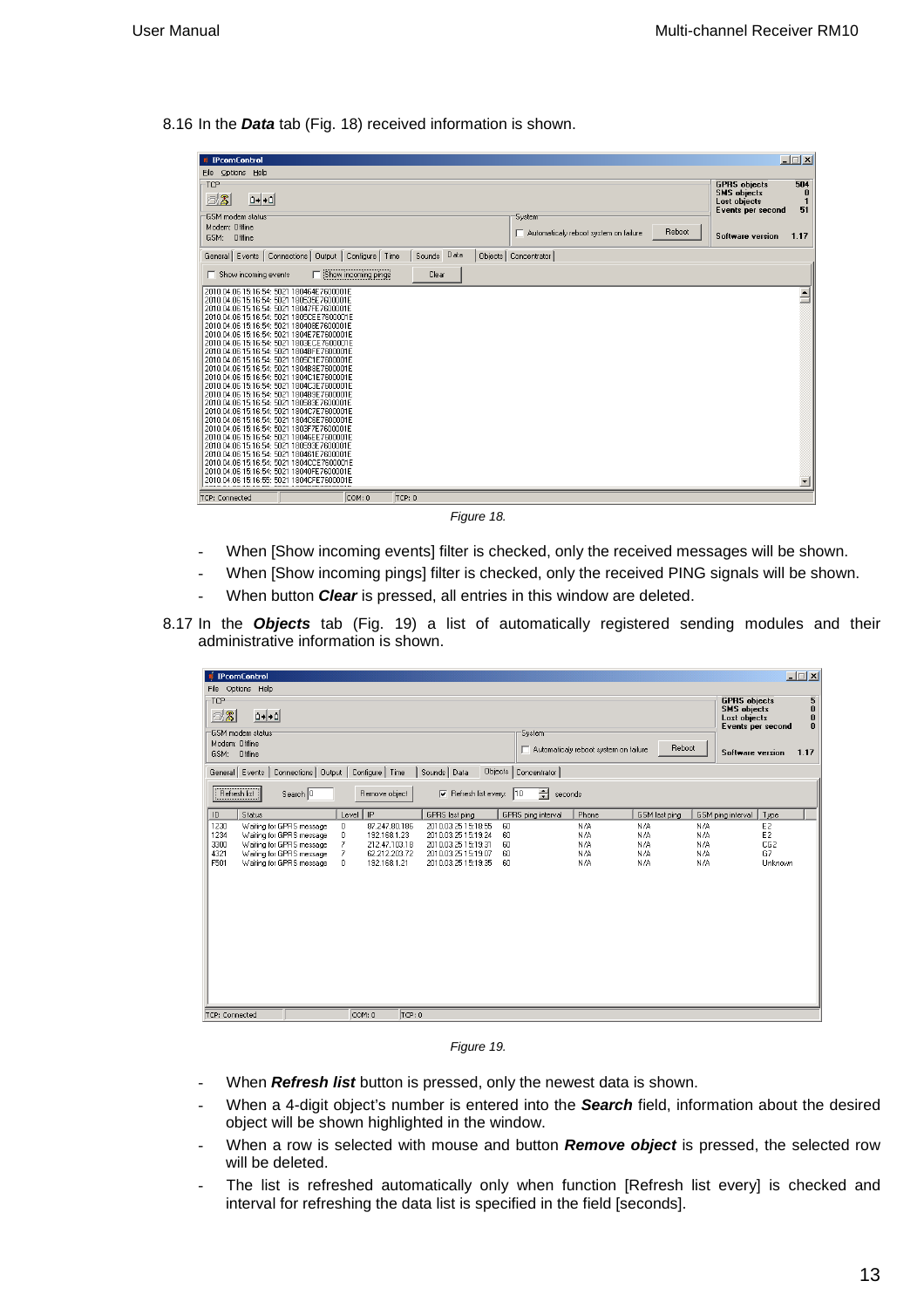Sheet 3. Description of data types shown in **Objects** tab

| Column                    | <b>Description</b>                                                                                            |
|---------------------------|---------------------------------------------------------------------------------------------------------------|
| ID                        | Object number of a particular transmitting device                                                             |
| <b>Status</b>             | <b>Objects Control Status</b>                                                                                 |
|                           | (Waiting for GPRS message – Receiver is waiting for PING signal being sent in<br>TCP/IP or UDP/IP protocol).  |
| Level                     | Level of reception between a particular transmitting device and GSM network.                                  |
| IP                        | IP address of a particular transmitting device                                                                |
| <b>GPRS</b> last ping     | Time of last PING signal or message, sent by a particular transmitting device in<br>TCP/IP or UDP/IP protocol |
| <b>GPRS</b> ping interval | PING signal intervals (in seconds) of a particular transmitting device sent in<br>TCP/IP or UDP/IP protocol   |
| Phone                     | This function is disabled                                                                                     |
| GSM last ping             | This function is disabled                                                                                     |
| <b>GSM</b> ping interval  | This function is disabled                                                                                     |
| Type                      | Product Name of a particular transmitting device                                                              |

8.18 In the **Concentrator** tab (Fig. 20) parameters for message filtering can be entered.

| <b>IPcomControl</b>                                      |                     |                  |                |                   |                                                                                                                   | $\Box$ $\Box$ $\times$                                                               |  |  |  |
|----------------------------------------------------------|---------------------|------------------|----------------|-------------------|-------------------------------------------------------------------------------------------------------------------|--------------------------------------------------------------------------------------|--|--|--|
| File Options Help                                        |                     |                  |                |                   |                                                                                                                   |                                                                                      |  |  |  |
| TCP<br>$\Box \rightarrow \rightarrow \Box$<br>$\circ$ 3  |                     |                  |                |                   |                                                                                                                   | <b>GPRS</b> objects<br>5<br><b>SMS</b> objects<br>$\bf{0}$<br>Lost objects<br>0<br>1 |  |  |  |
| GSM modem status<br>Modem: Offline<br>GSM: Offline       |                     |                  |                |                   | Events per second<br>System<br>Reboot<br>Automaticaly reboot system on failure<br>1.17<br><b>Software version</b> |                                                                                      |  |  |  |
| General Events   Connections   Output   Configure   Time |                     |                  |                | Sounds   Data     | Objects Concentrator                                                                                              |                                                                                      |  |  |  |
| Raw data<br>IP 192.168.100.38<br>Receivers               |                     | Port 2000        | $\Box$ Started | Standard messages |                                                                                                                   |                                                                                      |  |  |  |
| Bps / D / P / S<br>No                                    | Flow control        | Status           |                |                   |                                                                                                                   |                                                                                      |  |  |  |
| 9600 8N1<br>1<br>$\overline{c}$<br>9600 8N1              | None<br>None        | Active<br>Active |                |                   |                                                                                                                   |                                                                                      |  |  |  |
| 3<br>9600 8N1<br>$\overline{4}$<br>9600 8N1              | None<br>None        | Active<br>Active |                |                   |                                                                                                                   |                                                                                      |  |  |  |
| Edit                                                     | Activate/Deactivate |                  |                |                   |                                                                                                                   |                                                                                      |  |  |  |
| Filter settings                                          |                     |                  |                |                   |                                                                                                                   | Not filtered                                                                         |  |  |  |
| Net   Time   Convert   Tunneling   Receiver              |                     |                  | Line           | Events            |                                                                                                                   | $\overline{\mathbf{v}}$<br>Tunneling                                                 |  |  |  |
|                                                          |                     |                  |                |                   |                                                                                                                   | Receiver no 2                                                                        |  |  |  |
|                                                          |                     |                  |                |                   |                                                                                                                   | 12<br>Line no                                                                        |  |  |  |
| Add                                                      | Edit                | Remove           |                |                   |                                                                                                                   |                                                                                      |  |  |  |
| TCP: Connected                                           |                     | lcom n           |                | TCP:0             |                                                                                                                   |                                                                                      |  |  |  |

Figure 20.

- In section **Raw data** the IP address [IP] or port number [Port] should be entered for receiver to send forward the received data. Receiver will send the received data forward to specified address only when [Started] is checked. When [Standard messages] is checked, receiver will send the received messages forward according to Contact ID table of codes.
- In section Receivers parameters for addressee receiving ports can be entered and changed by pressing the **Edit** button. Pressing **Activate/Deactivate** button can set active or passive status of selected port.
- In section **Filter settings** parameters for message filtering can be set, when messages are received from radio system RAS-2M repeaters in TCP/IP or UDP/IP protocols. By pressing **Add** button, a new **Filter settings** window is opened (Fig. 21).